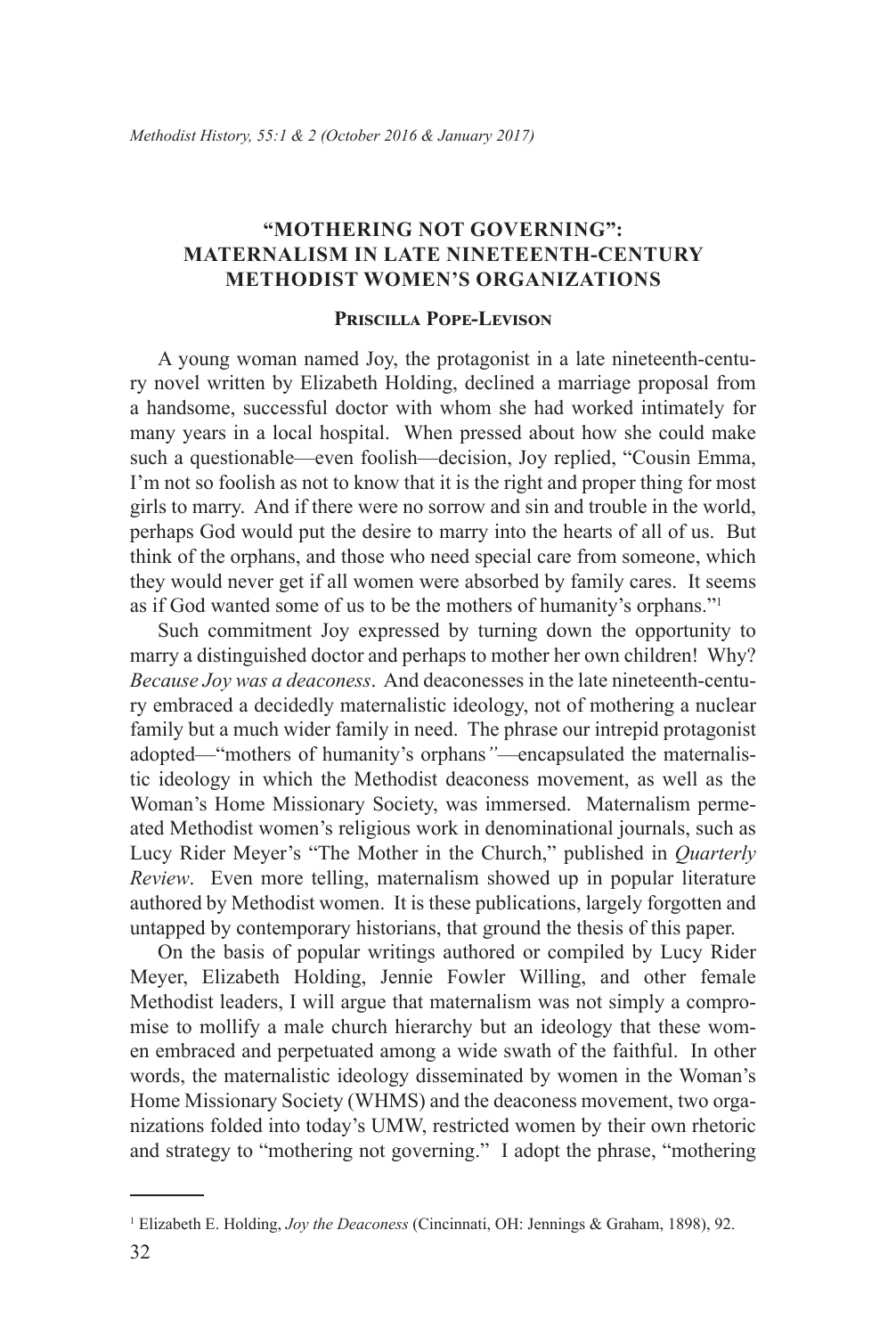not governing," from Carolyn DeSwarte Gifford, who coined it to summarize General Conference decisions in the 1880s concerning women's rights and responsibilities in the Methodist Episcopal Church (MEC). She rehearses, for instance, the complexity of the 1888 General Conference decision that sanctioned the office of deaconess while simultaneously denying laity rights to women. Gifford uses that decision, alongside others from General Conferences throughout the 1880s, to argue that official church decisions made by clergymen and laymen "intended to delineate clearly the boundaries of woman's sphere within the church, relegating her to mothering not governing, allowing her to be a pastor's helper but not a pastor."<sup>2</sup>

I concur with Gifford. However, what I will demonstrate in this essay moves a step beyond Gifford and other scholars who have overlooked these more widely-disseminated resources published by Methodist women. For instance, the novel written by Holding that features Joy the deaconess expressed as strongly as denominational documents—and certainly for a much wider audience—a maternalistic ideology. The same was true in Lucy Rider Meyer's novel, *Mary North*, where maternalism was as rampant as in her article with the explicit title "Mother in the Church." It is these popular resources that demonstrate how pervasive maternalism was and how unchallenged it remained, even by female Methodist leaders who had the power and wielded the influence to extinguish it, certainly within their own organizations.

Before we go further, it is important to define maternalism, the pivotal term in this essay. Unfortunately, this is not an easy task. Authors of a recent essay on maternalism, which surveys the vast amount of literature published since the 1990s, concede that the meaning of the term "has not become clearer over time. To the contrary, the term has been defined in a variety of competing ways from the outset, and the confusion surrounding it has only multiplied in recent years."3 Rather than sort through the morass of definitions and corresponding contexts, I will utilize one of the earliest definitions of maternalism, because it has stood the test of time, and it fits well the context and character of late nineteenth-century Methodist women's organizations. Seth Koven and Sonya Michel define as maternalist those "ideologies that exalted women's capacity to mother and extended to society as a whole the values they attached to that role: care, nurturance, and morality." These ideologies, they claim, functioned simultaneously in the private sphere of domesticity as well as in the public sphere.<sup>4</sup> Historian

<sup>2</sup> Carolyn DeSwarte Gifford, "Introduction," in *The American Deaconess Movement in the Early Twentieth Century*, ed. Carolyn DeSwarte Gifford (New York: Garland Publishing, 1987),

<sup>4.</sup> See also Jean Miller Schmidt, *Grace Sufficient: A History of Women in American Methodist 1760-1939* (Nashville: Abingdon Press, 1999), 202.

<sup>3</sup> Rebecca Jo Plant and Marian van der Klein, "Introduction: A New Generation of Scholars on Maternalism," in *Maternalism Reconsidered: Motherhood, Welfare and Social Policy in the Twentieth Century*, eds. Marian van der Klein, Rebecca Jo Plant, Nichole Sanders, and Lori R. Weintrob (New York: Berghahn Books, 2012), 5.

<sup>4</sup> Seth Koven and Sonya Michel, "Womanly Duties: Maternalist Politics and the Origins of Welfare States in France, Germany, Great Britain, and the United States, 1880-1920," *American Historical Review* 95 (1990): 1079.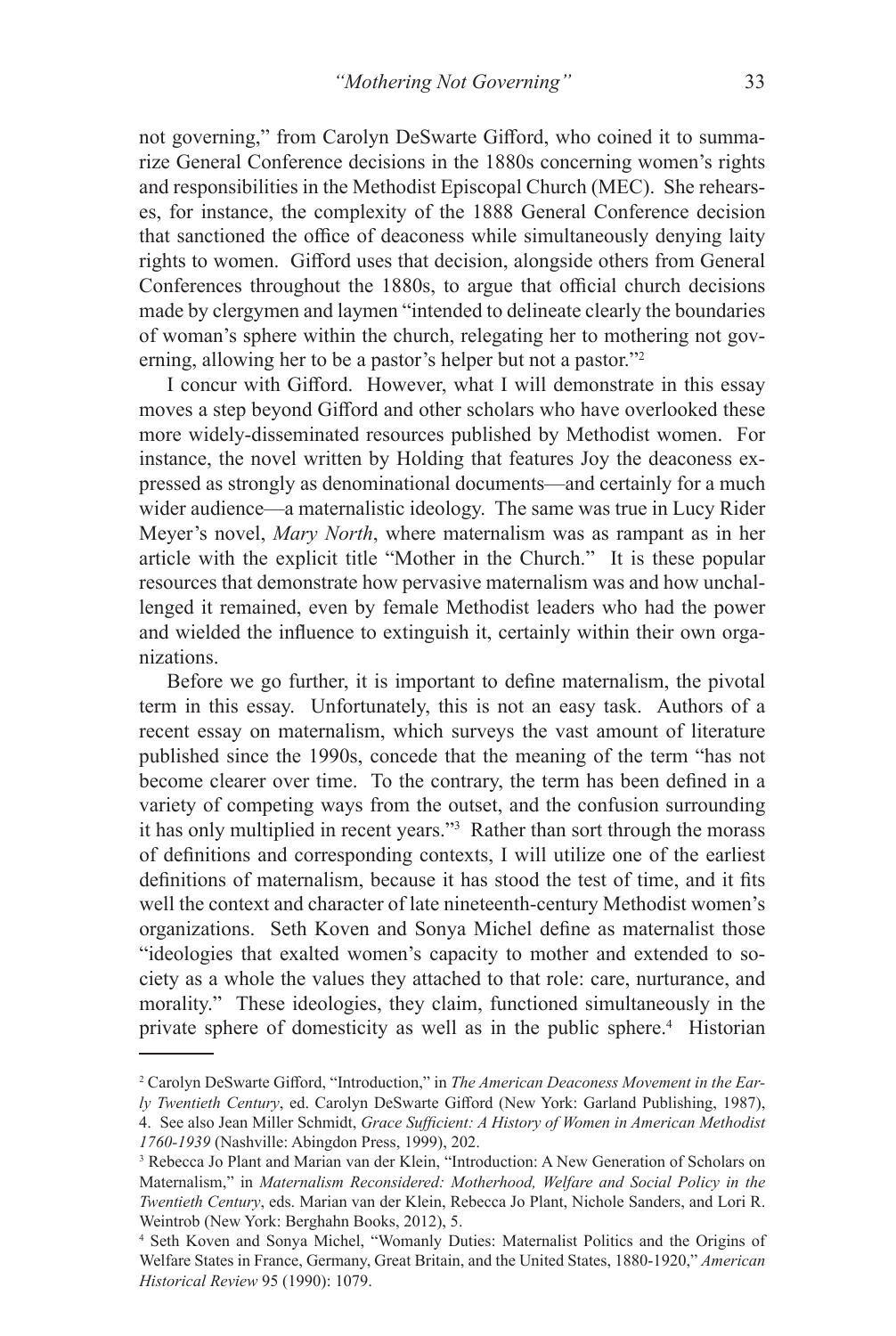Elizabeth Clapp reiterates this understanding of maternalism in these words, "The concept of maternalism accepted, even idealized, women's traditional role as wife and mother but at the same time insisted that women had a duty to extend their female skills and concerns beyond their own homes."5 These historians describe precisely the maternalistic ideology that WHMS members asserted as their mission. Most were mothers themselves, and they strove through the WHMS to extend maternalism into the homes of the poor and needy. To an even greater extent, deaconesses, although they were single women without their own home and family, pursued maternalism as both strategy and justification for their work. The conundrum, however, that maternalism exacerbated, according to Sonya Michel, is that "its acceptance of the existing gender order, although strategically necessary, also hindered the expansion of women's roles and rights."<sup>6</sup> This was true for Methodist women's organizations in the late nineteenth century. In other words, as historian Linda Gordon recognizes, women's subordination remains intact with maternalism.<sup>7</sup>

Let's turn first to the Woman's Home Missionary Society (WHMS) with its thousands-strong army of organized women and consider how it utilized the maternalistic ideology in its own rhetoric. The WHMS of the MEC emerged in 1880 as an organization dedicated to the evangelization and uplift of women, children, and homes across the nation.<sup>8</sup> At its first annual meeting held in 1881, every WHMS speaker spotlighted the home—and mothers in particular—as simultaneously the reason for people's degradation and the gateway for their redemption. How would homes be reached and brought to shine as Christian exemplars? By WHMS women instructing poor or unfortunate women how to be mothers, mothers who would then create homes displaying Christian virtues. As Mrs. Rust, Corresponding Secretary of the WHMS, explained, the WHMS replicated here at home the work of the WFMS in foreign fields, "women working in the homes of women . . . ."9 By pursuing this strategy—from one mother to another, from one home to another—WHMS leaders set out the strategy of maternalism that women, as surrogate mothers of the underprivileged, would evangelize in concentric circles the family, home, and eventually the nation.

<sup>5</sup> Elizabeth J. Clapp, *Mothers of all Children: Women Reformers and the Rise of Juvenile Courts in Progressive-Era America* (University Park: Pennsylvania State UP, 1998), 3.

<sup>6</sup> Sonya Michel, "Maternalism and Beyond," *Maternalism Reconsidered: Motherhood, Welfare and Social Policy in the Twentieth Century*, eds. Marian van der Klein, Rebecca Jo Plant, Nichole Sanders, and Lori R. Weintrob (New York: Berghahn Books, 2012), 27.

<sup>7</sup> Linda Gordon, "Response to Theda Skocpol," in *Contention* 2.3 (Spring 1993): 139-189.

<sup>8</sup> The WHMS advertised itself not in competition to the Woman's Foreign Missionary Society of the MEC, which had been founded over a decade earlier, but rather as its counterpart. The WHMS focused on mission at home, particularly for "the neglected condition of the population of our own country," while the WFMS looked to mission in foreign lands (Elizabeth Rust, "Woman's Home Missionary Society," *Methodist Review* 69 [September, 1887]: 653).

<sup>9</sup> Mrs. R. S. Rust, "Letters from Friends," *First Annual Report of the Board of Managers of the Woman's Home Missionary Society of the Methodist Episcopal Church, For the Year 1881-82* (Cincinnati: Western Methodist Book Concern Press, 1882), 44.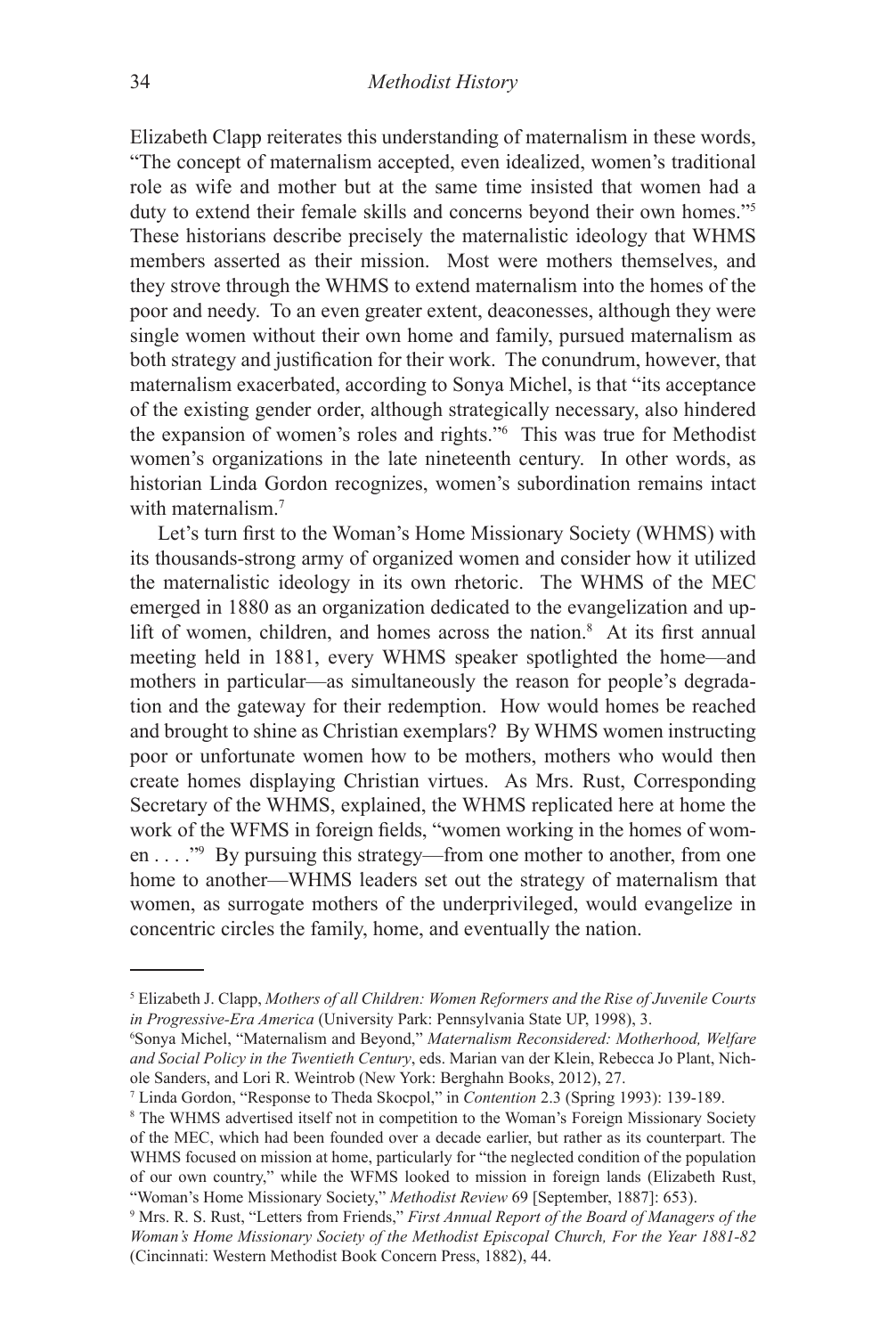On its twentieth anniversary, this same statement of purpose filled pages of the *Souvenir Exhibit*. This slender volume sported a picture and brief description of each of the organization's industrial homes and missions. For instance, the Thayer Industrial Home in Atlanta, Georgia, included in its caption the following maternal sentiment: "It is impossible to place too high an estimate upon the value of training that develops into a cultured, modest Christian womanhood the young women of a race who are later to become the teachers, wives, mothers, and leaders . . . of their people." Similar sentiments described Palen Mission in Savannah, Georgia: "hundreds of young women, trained in hand, head, and heart, are carrying the lessons they have learned to others . . . . Some have married and are good home-makers . . . . "<sup>10</sup>

Most WHMS members were mothers, like the nation's First Lady, Lucy Webb Hayes, mother of five children, who served as first president of the organization. Her staunch Christian faith earned official praise from the 1880 MEC General Conference, which passed a resolution "expressing high appreciation of the personal worth and noble example of the President and his wife and commended to all the women of America the heroic conduct of Mrs. Hayes in regard to temperance and especially the beautiful simplicity of her Christian life."<sup>11</sup> In one of her speeches, Hayes reinforced the centrality of maternalism in these words, "Elevate woman, and you lift up the home; exalt the home and you lift up the nation."<sup>12</sup>

Even WHMS members who were not mothers themselves nonetheless embraced maternalism. Take Jennie Fowler Willing who helped to organize the WHMS, served as Vice President and as Secretary of the Bureau of Spanish Work and contributed frequently to its magazine, *Woman's Home Missions*. She was married but childless, yet maternalistic rhetoric saturated her voluminous writings. She often linked motherhood with power. In an article titled, "The Mother's Power in Evangelism," she declared, "Among the mightiest of undiscovered forces the mother's power for good ranks all."13 Elsewhere she expressed similar sentiments: "None can ever hope to wield the power for good that God has put into the mother's hand. She shapes the life. We are what our mothers make us  $\dots$  ."<sup>14</sup> This same maternal attitude applied as well to women like herself without children; they mother. They too use their power, their strength to mother the world. This maternal work for the "world's bettering," as Willing called it, centered on the home. Willing doggedly uplifted the home as the place for mission and evangelism.

<sup>10</sup> *An Exhibit of the Industrial Homes, Missions, and Deaconess Homes of the Woman's Home Missionary Society of the Methodist Episcopal Church, Souvenir of the Twentieth Anniversary, 1880-1900* (Cincinnati: Western Methodist Book Concern, 1900), 6, 14.

<sup>11</sup> Ruth Esther Meeker, *Six Decades of Service*, *1880-1940: The Woman's Home Missionary Society of the Methodist Episcopal Church* (The Woman's Home Missionary Society of the Methodist Episcopal Church, 1969), 8.

<sup>12</sup> Edith Deen, "Lucy Webb Hayes—Faithful First Lady (1831-1889)," in *Great Women of the Christian Faith* (New York: Harper & Brothers, 1959), 247.

<sup>13</sup> Jennie Fowler Willing, "The Mother's Power in Evangelism," *Guide to Holiness* (December, 1896): 220.

<sup>14</sup> Jennie Fowler Willing, "The Home," *Guide to Holiness* (January, 1895): 20.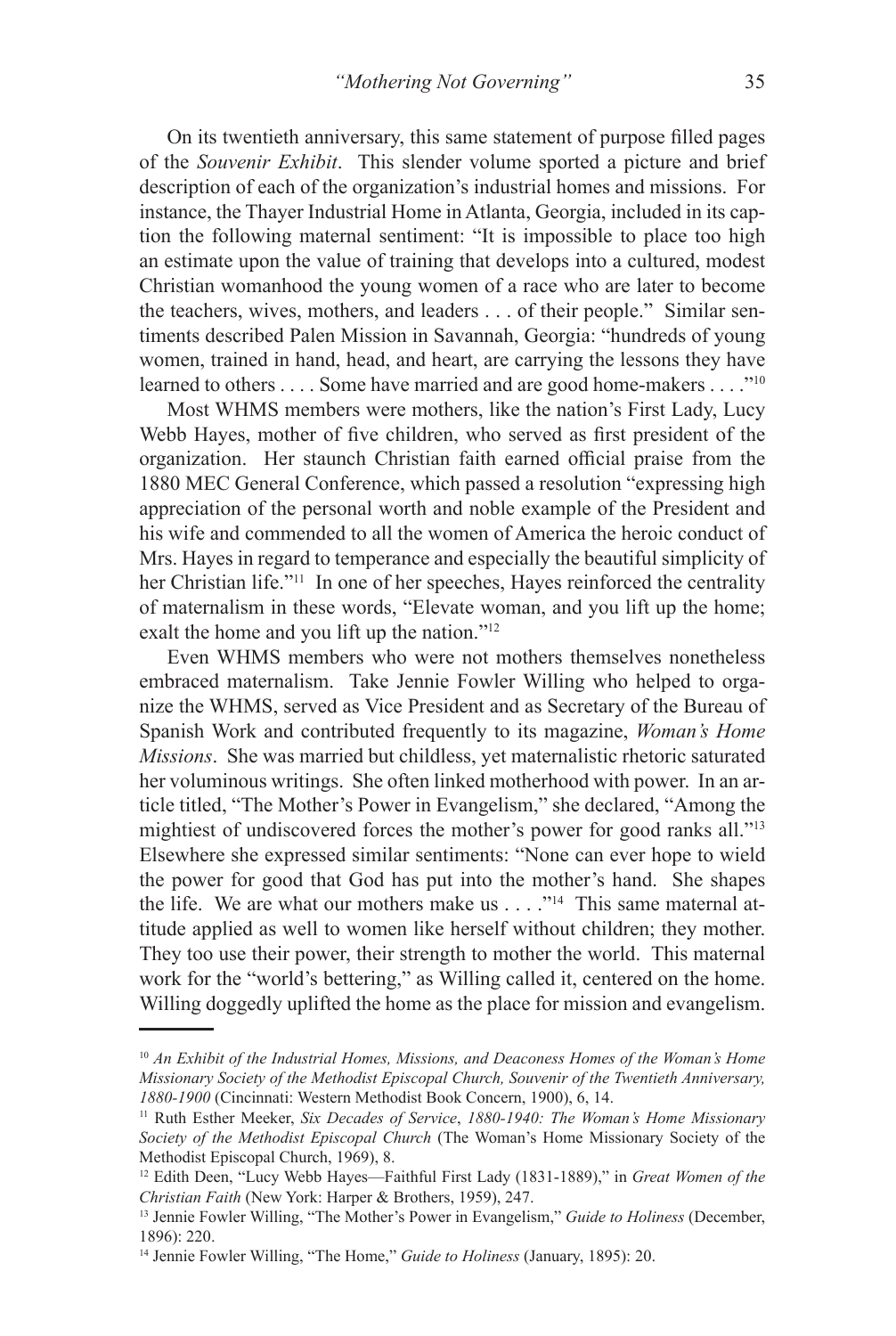For example, in a speech she delivered to the fifth annual meeting of the WHMS, she declared, "Home-making is the special work of our Society. No service can be more important. All people are, and will be forever, what their homes make them. The home is the work-shop where is wrought out the character and destiny of the individual, the nation, the civilization, the race."15 With sentiments like these, Willing, a WHMS leader, grounded the organization's purpose and strategy in maternalism, which bound its work to the domestic sphere, moving from home to home in a maternal role.

Like the WHMS, the Methodist deaconess movement, launched officially in the MEC in 1888 by vote of General Conference, also revolved around maternalism. This is even more noteworthy given that deaconesses were single women without children of their own. Although there was no vow to remain single, as required for Roman Catholic nuns, if a Methodist deaconess married, she had to resign her office and leave the deaconess home. One of the earliest and most influential leaders of the Methodist deaconess movement, Lucy Rider Meyer, grounded deaconess work in maternalism not only in church publications geared to a clergy audience but also in her popular writings for a general audience.

Meyer established a direct connection between the deaconess movement and maternalism in her pivotal article, "The Mother in the Church," published in *Methodist Review*. She commenced by positing the church as the "household of faith," following Paul's usage in Galatians 6:10. In the household of faith—the church—the pastor is the father, the laity the brothers and sisters. Following these declarations, she queried, "But—where is the mother?"<sup>16</sup> Her answer: the deaconess movement.<sup>17</sup> As she explained, "The real origin of the [deaconess] work in America was in the mother instinct of woman herself, and in that wider conception of woman's 'family duties' that compels her to include in her loving care the great needy world family as well as the blessed little domestic circle."18 Two questions frame the article, both of which focus on maternalism. As she began with the question—where is the mother—so she ended with a question that forever portrayed the dea-

<sup>&</sup>lt;sup>15</sup> Fifth Annual Report of the Woman's Home Missionary Society of the Methodist Episcopal *Church, For the Year 1885-86* (Cincinnati: Western Methodist Book Concern, 1886), 27. She expressed identical sentiments in another publication that same year, "Let the home where she does her best work, have her strongest thought, her main strength, her most devout prayer" (Jennie Fowler Willing, *The Potential Woman* [Boston: McDonald & Gill, 1886], 182).

<sup>&</sup>lt;sup>16</sup> One might surmise that she considered women to be the mother in the church. She does in fact raise that possibility but rejects it. She wrote, "Nor can it be successfully maintained that woman's helpful but necessarily limited activity in unofficial lines supplies the need of the mother in the Church" (Lucy Rider Meyer, "The Mother in the Church," *Methodist Review* 83 [September, 1901]: 716). Her reasoning for this claim remains enigmatic: "For, if so, then the converse would hold, that because of the assistance of our stewards, trustees, class leaders, and Sunday school superintendents, who are usually men, we do not need the pastor," (Meyer, "The Mother in the Church," 717).

<sup>&</sup>lt;sup>17</sup> In yet another statement, Meyer answered her question—where is the mother?—in a more direct, succinct fashion: "The deaconess movement puts the mother into the Church," Quoted in Isabelle Horton, *The Burden of the City* (New York: Fleming H. Revell Co, 1904), 146*.* <sup>18</sup> Meyer, "The Mother in the Church," 730.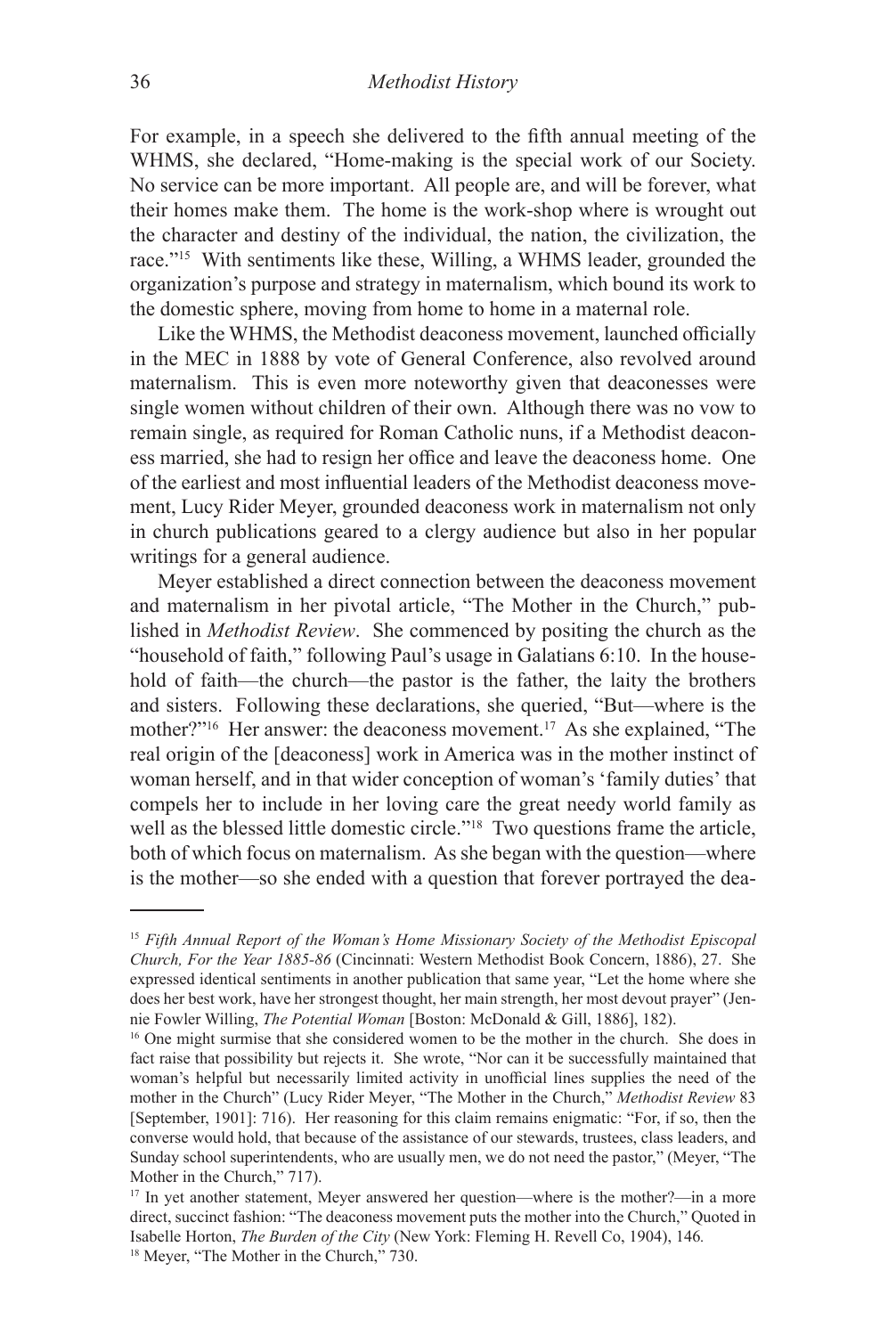coness movement in grandiose, maternalist rhetoric: "Who can realize what it will mean to Protestantism when the Mother [now with a capital 'M'] shall have been fully established again in her place in the Household of Faith?"<sup>19</sup>

One might suggest that Meyer chose for political reasons to position the deaconess movement as the mother in the Church in a church-sanctioned journal, the *Methodist Review*, in order to solicit support for the new office that had its detractors, particularly among the clergy. Certainly *Methodist Review* targeted a ministerial audience. In the same volume as Meyer's article appeared two others by leading Methodist bishops of the day—Bishop J. H. Vincent's "The Class Meeting in Methodism" and Bishop J. M. Thoburn's "Our Missionary Polity." Perhaps Meyer purposively left church hierarchy fully intact with pastors (men) as the father in the church only to allay minister's fears of deaconesses usurping the pastoral role.<sup>20</sup> Certainly, this would make sense given the vagaries of sanctioned church support for women's work. After all, only a decade earlier, by vote of General Conference, local preacher's licenses issued to women were revoked. Even more current, the 1888 General Conference denied laity rights for women. The atmosphere for women's rights and responsibilities in the church remained charged.

While one could argue that Meyer's political savvy prompted her to utilize "mother in the church" rhetoric for the *Methodist Review* audience, she also utilized a maternalistic ideology in two popular venues. Consider the staging of photos in her book, *Deaconess Stories*, published in 1900, the year before the *Methodist Review* article. Many photos portray deaconesses in a motherly pose with children. In some of these, no other parent appears in the picture, just the deaconess and the child. In two pictures where an actual parent is included, it is still the deaconess that appears front and center. One picture poses the father halfway out the door while the deaconess, facing the camera, holds a baby, and two other children huddle near her skirts. The caption underneath reads: "I don't want 'em—hope I never see 'em again," said the drunken father. In the other picture, the mother, lying on her sick bed, is nearly hidden from view; it is the deaconess who stands upright and tall while folding laundry and keeping watch on the three children.<sup>21</sup>

Maternalism also permeates Meyer's little-known novel, *Mary North*, published in 1903, two years after the *Methodist Review* article. This novel tells of the twists and turns faced by protagonist, Mary North, who eventually, on the brink of death in a Chicago tenement, recovers thanks to the maternal care of a Methodist deaconess. The story opens with Mary and her widowed mother living alone in a small New England village. Tragedy strikes when Mary's mother dies leaving her motherless at a young age. Tragedy soon strikes again when a ruthless rogue skillfully and relentlessly takes advantage of Mary's innocence and implores her to marry him. ". . . I cannot go

<sup>&</sup>lt;sup>19</sup> Meyer, "The Mother in the Church," 732. The phrase "Household of Faith" also appeared in the article with capital letters.

<sup>&</sup>lt;sup>20</sup> Meyer, "The Mother in the Church," 716.

<sup>21</sup> Lucy Rider Meyer, *Deaconess Stories* (Chicago: Hope Publishing, 1900).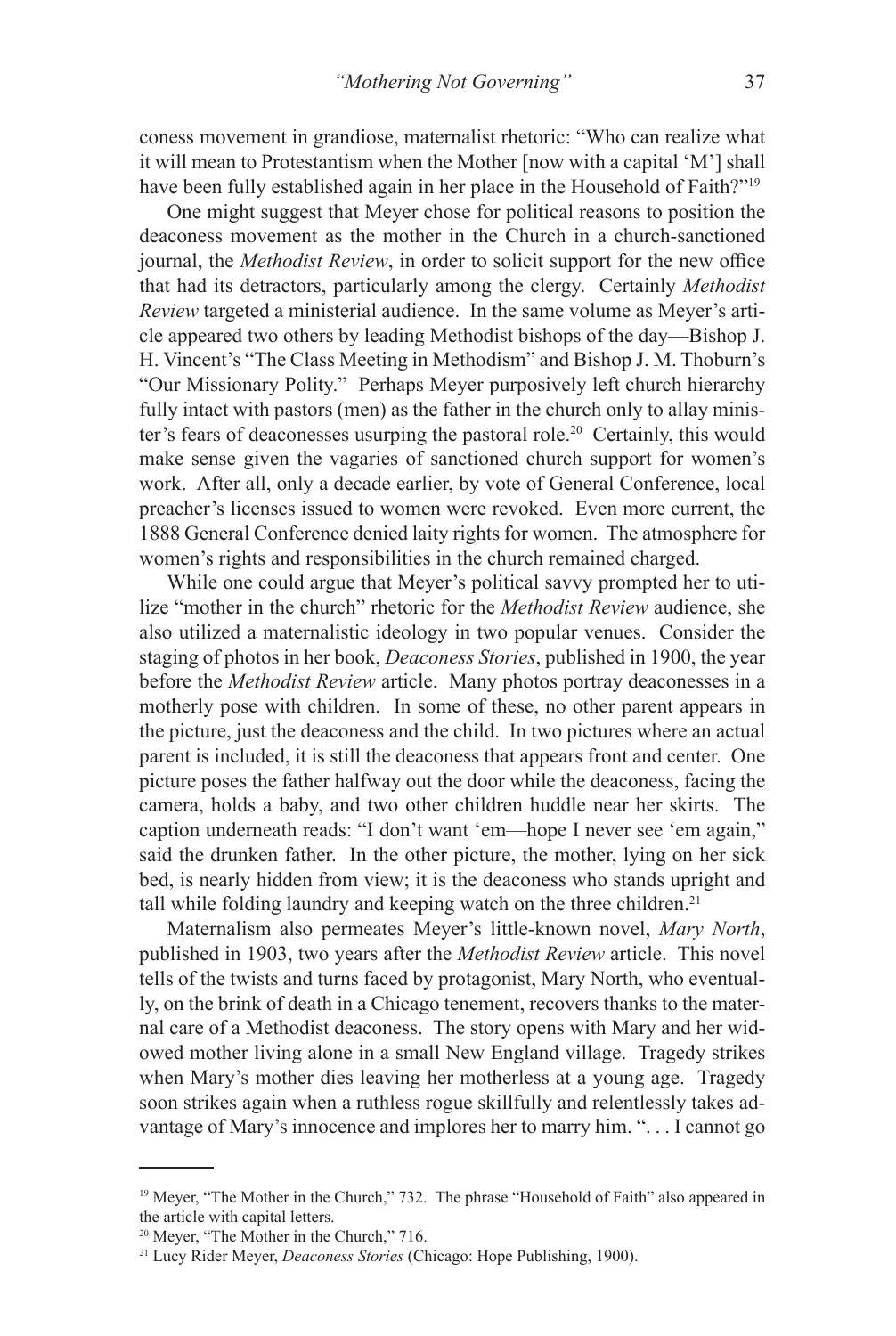alone—it will kill me," he begs. "I plead with you. I need you for my little nurse. I have no mother—no one to care for me." His appeals hit home with Mary, who knows what it is to be motherless. Even after she recognizes his deceit, she responds in a maternal manner: "She would devote her whole life to him. She would pray. She would *compel* his salvation. Mary had never come so near to truly loving this man before, but it was the love of a mother—a savior."<sup>22</sup> She soon realizes, however, that he is an abusive alcoholic.

In desperation, Mary escapes to Chicago, where she tries unsuccessfully to support herself as a shop assistant in a large department store. Again, her penchant to mother the helpless results in her being fired when she tries to protect a co-worker from a manager's sexual advances. Mary's economic situation becomes desperate when she cannot find another job, and after weeks of starvation and homelessness, she collapses on a Chicago street, not far from the deaconess home. There she is literally mothered back to health by a deaconess nurse who "begged that the 'case' might be given to her, and had watched over the stranger day and night, ministering to her as no mother, untrained, ever cared for a child."23 When she is back on her feet, she makes plans to open a boarding house in Chicago to train young girls like herself, "a motherless lambie," in domestic skills for better employment opportunities. At the end of the novel, she opens the "School for Trained Helpers" as an extension of the Chicago deaconess home.<sup>24</sup>

Maternalism provides the thematic infrastructure for this novel. Several leading characters are motherless—Mary, the man who betrayed her, and Vinnie, her co-worker in the department store. In turn, several leading characters, including Mary, act as a mother to another. It is curious that Mary's first two attempts at mothering fail; the man who betrayed her never did turn from his abuse of her, and Vinnie drank carbolic acid to end her life. Mary only succeeds as a mother after receiving Sister Elizabeth's maternal care. This time she begins an institution to provide a practical means for young women in the city to survive and prevent further victimization from men who prey on the innocent; now she mothers the motherless. However, it is Sister Elizabeth who stars in the novel as the mother *par excellence*.She fits the profile of deaconess' maternalism, as voiced by Methodist deaconesses themselves. "I never married, never had children of the flesh," stated a deaconess, "but God has given me many spiritual children."25

Maternalism permeates even more Elizabeth Holding's novel, *Joy, the* 

<sup>22</sup> Lucy Rider Meyer, *Mary North: A Novel* (Chicago: Fleming H. Revell Co, 1903), 146.

<sup>23</sup> Meyer, *Mary North*, 275.

<sup>24</sup> Meyer, *Mary North*, 317.

<sup>25</sup> Myrtle James, "Tributes from Deaconesses and Missionaries," *The Missionary Voice* 12.10 (October, 1922): 308. Historian Mary Agnes Dougherty fills out the picture of deaconess work as maternalism even more, "As single women free from the domestic claim, deaconesses could direct their maternal instincts into mothering the masses of men, women and children abused by the socioeconomic system," (Mary Agnes Dougherty, *My Calling to Fulfill: Deaconesses in the United Methodist Tradition* [New York: Women's Division, The General Board of Global Ministries, The United Methodist Church, 1997], ix).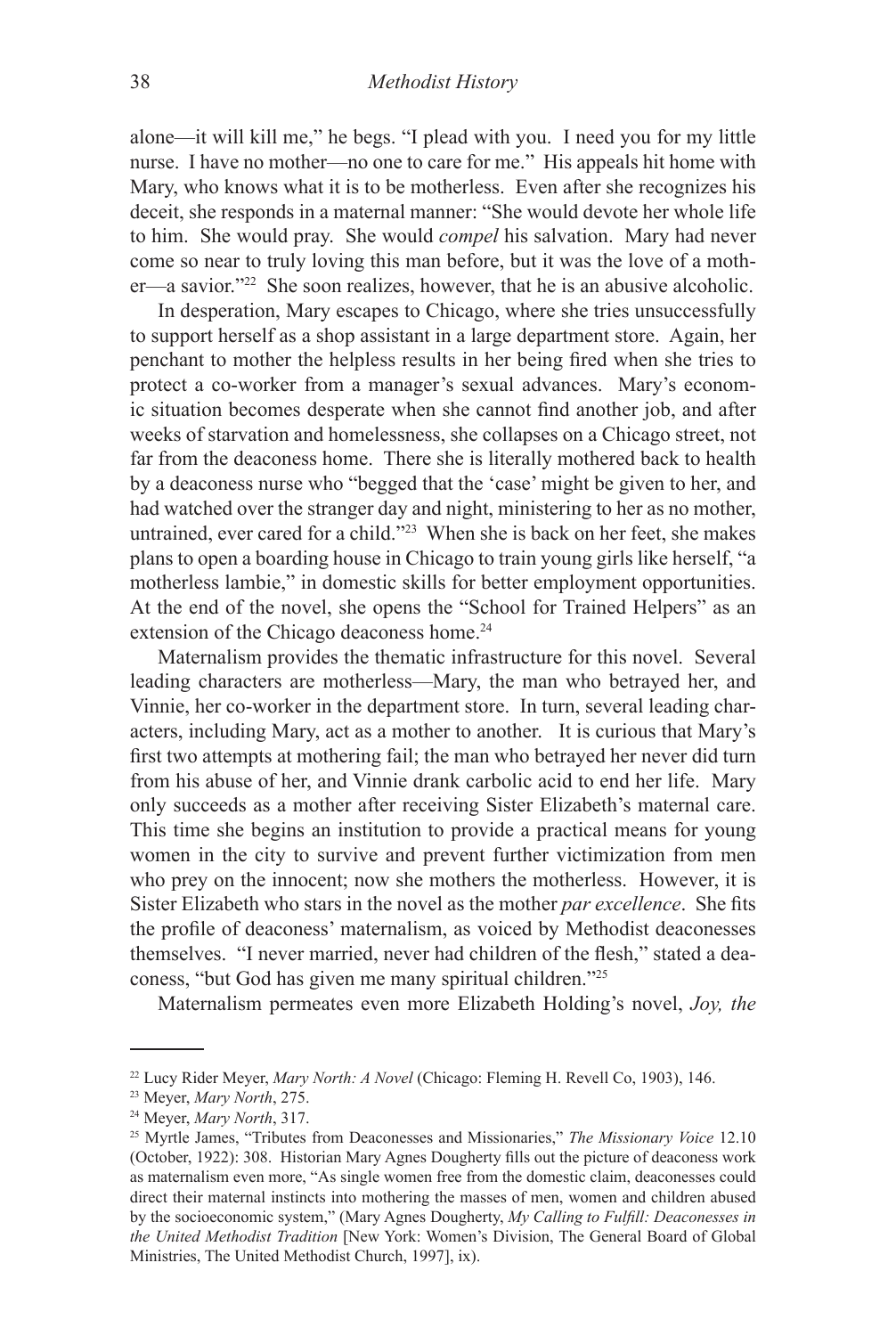*Deaconess*, published in 1893, a decade before Meyer's. Holding, a protégé of Meyer's, wrote from personal experience with the Methodist deaconess movement. She and Meyer first met when Holding studied Chemistry under Meyer at McKendree College. Later, when Holding returned home on furlough from mission work in Chile, Meyer offered her a position at the Chicago Training School. After several years on Meyer's staff, Holding went to Scarritt Bible and Training School to teach Bible when the institution opened in 1892.

Joy the deaconess, like Mary North in Meyer's novel, is an orphan, and both protagonists exhibit maternal instincts from a young age, particularly for the poor and mistreated. This inclination leads Joy in her early twenties to train to become a nurse and work in the local hospital. When she hears Lucy Rider Meyer speak at a Sunday morning service on the deaconess movement, she invites Meyer home to dinner to hear more.<sup>26</sup> Their lunchtime conversation convinces Joy to enroll in Meyer's school.

In Part II, after Joy completes the deaconess course at the Chicago Training School, she becomes Superintendent of a deaconess home and hospital. At this juncture, the deaconess home moves front and center as the space where family, home life, and spiritual guidance coalesce for the deaconesses. As historian Colleen McDannell explains, "Family religion," when family members come together to worship with prayer, hymn singing, and Bible reading, "created a sacred time when the change and chaos of the profane world dissolved into the order and meaning of the eternal."<sup>27</sup> This describes precisely the aim of the deaconess home, to be a sacred, set apart from the world space to which deaconesses returned after a long day of visiting in overcrowded tenements or nursing the infirmed. They gathered to eat, to discuss the day's events, to share each other's burdens, and to worship together, as depicted by Meyer in the ideal deaconess home. She wrote: "The deaconess home: its model is the family life, with the Superintendent taking the place of mother . . . . As Miss Thoburn beautifully says, 'The happiest place in the world is that where father and mother gather their children into a family circle, but the next happiest place is one like ours, where women to whom no other home has been allotted, may live and work and pray and rejoice together.'"28 In this home, deaconesses live together as family, and the Superintendent of the deaconess home fills the mother role.

Holding recreates in her novel a portrait of deaconesses as family settled in their home with Joy as the Superintendent and mother figures. Several

<sup>26</sup> Standing within earshot of Joy's excitement about deaconess work is the doctor who hopes to marry her, "And poor Dr. Gilbert, waiting dejectedly by the door, knew that his fortune was waning. Here was a rival he had not counted on," (Holding, *Joy the Deaconess*, 119). In this respect, the two novels differ, because Mary North marries her longtime admirer.

<sup>27</sup> Colleen McDannell, *The Christian Home in Victorian America, 1840-1900* (Bloomington: Indiana UP, 1986), 104.

<sup>28</sup> Lucy Rider Meyer, *Deaconesses: Biblical, Early Church, European, American with the Story of the Chicago Training School, for City, Home, and Foreign Missions and the Chicago Deaconess Home* (Chicago: The Message Publishing Company, 1889), 70.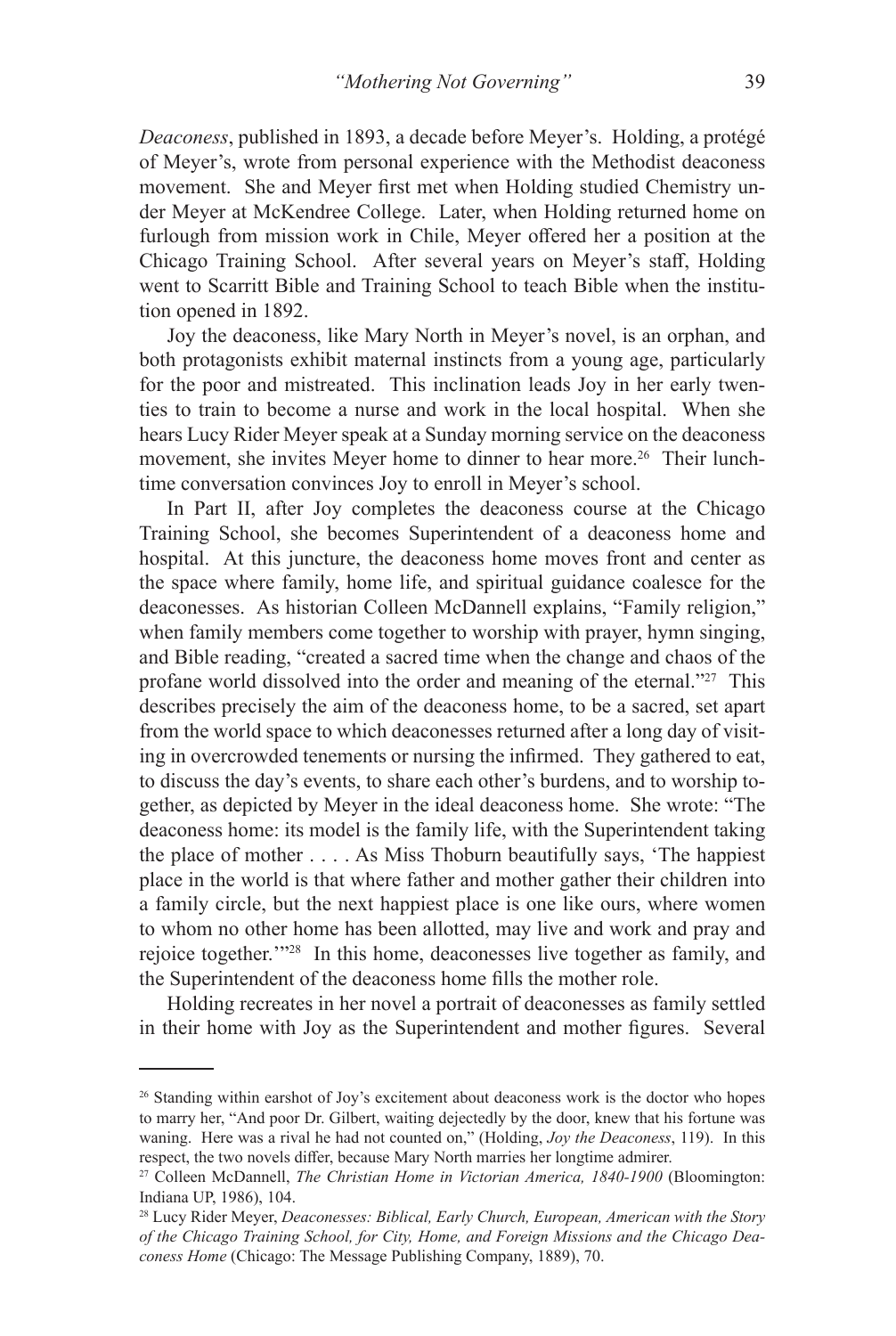deaconesses in the story even grew up as orphans, which makes the deaconess home the only home they know. Annie, a deaconess, remarks, "I never had a home before, Mrs. Huntley. I found a verse in the Bible the other day, and I thought of myself and the Deaconess Home. 'He setteth the solitary in families.' Isn't that beautiful?"29 Another deaconess, Mamie, requests that her wedding take place in the deaconess home, "the place that seemed more like home to her than any place else."30 When Mamie announces her decision to marry, someone asks Joy, "Is this the first break in the family?"31 In turn, Joy considers the deaconesses as daughters; she even buys Mamie her wedding gown of white cashmere, because "she felt very much as if her eldest daughter was being married."32 She, who willingly gives up being a mother to a family of her own considers the "blessed deaconess work" as her lasting heritage. The novel ends with Joy's final words: "It is the joy of my life."

Maternalism shows up as well in the theology of both novels and conforms to McDannell's description of "maternal Protestantism." This theology encompasses characteristics, such as "God's loving mercy and kindness [which] surpassed [God's] fearsome characteristics. Intuition, emotion, and sentiment were the prerequisites for salvation. Salvation was demonstrated not by a violent submission to the will of God, but through acting out, in daily life, Christian virtues. Self-sacrifice, love, and interior devotion . . . . The mediation of the clergy and the institution of the church took second place."33 These features fill the two novels. First, clergy and institutional church presence is minimal. The only clergyman to appear in either novel does so under false pretense in the fake wedding ceremony of Mary North and her betrayer, who hires a con man to dress up like a minister and read vows from a prayer book for a \$100 extortion payment. In *Joy the Deaconess*, the only preacher introduced is none other than Lucy Rider Meyer, who delivers the Sunday sermon on the deaconess movement in Joy's local church.

Second, there is theological conflict in *Mary North* between a masculine focus on God's wrath and a feminine emphasis on God's mercy and kindness. Mary's mother tells her that God is good, yet what really comforts the child when she cries and worries that she will never be converted and will go to hell in her mother's presence. "Then the sobbing would grow quieter, and holding fast to her mother's hand the child would fall asleep, with the heterodox but comforting conviction that some way or other mother's hand would keep her from going to perdition, even if she should die before she wakened."34 However, when her mother's hand is not there to console her, Mary does not know what to make of a God who allows suffering. In her darkest hour, as she flees from her betrayer on a train ride from Boston to Chicago,

<sup>29</sup> Holding, *Joy the Deaconess*, 150.

<sup>30</sup> Holding, *Joy the Deaconess*, 199.

<sup>31</sup> Holding, *Joy the Deaconess*, 203.

<sup>32</sup> Holding, *Joy the Deaconess*, 200.

<sup>33</sup> McDannell, *The Christian Home in Victorian America,* 128.

<sup>34</sup> Meyer, *Mary North*, 20-21.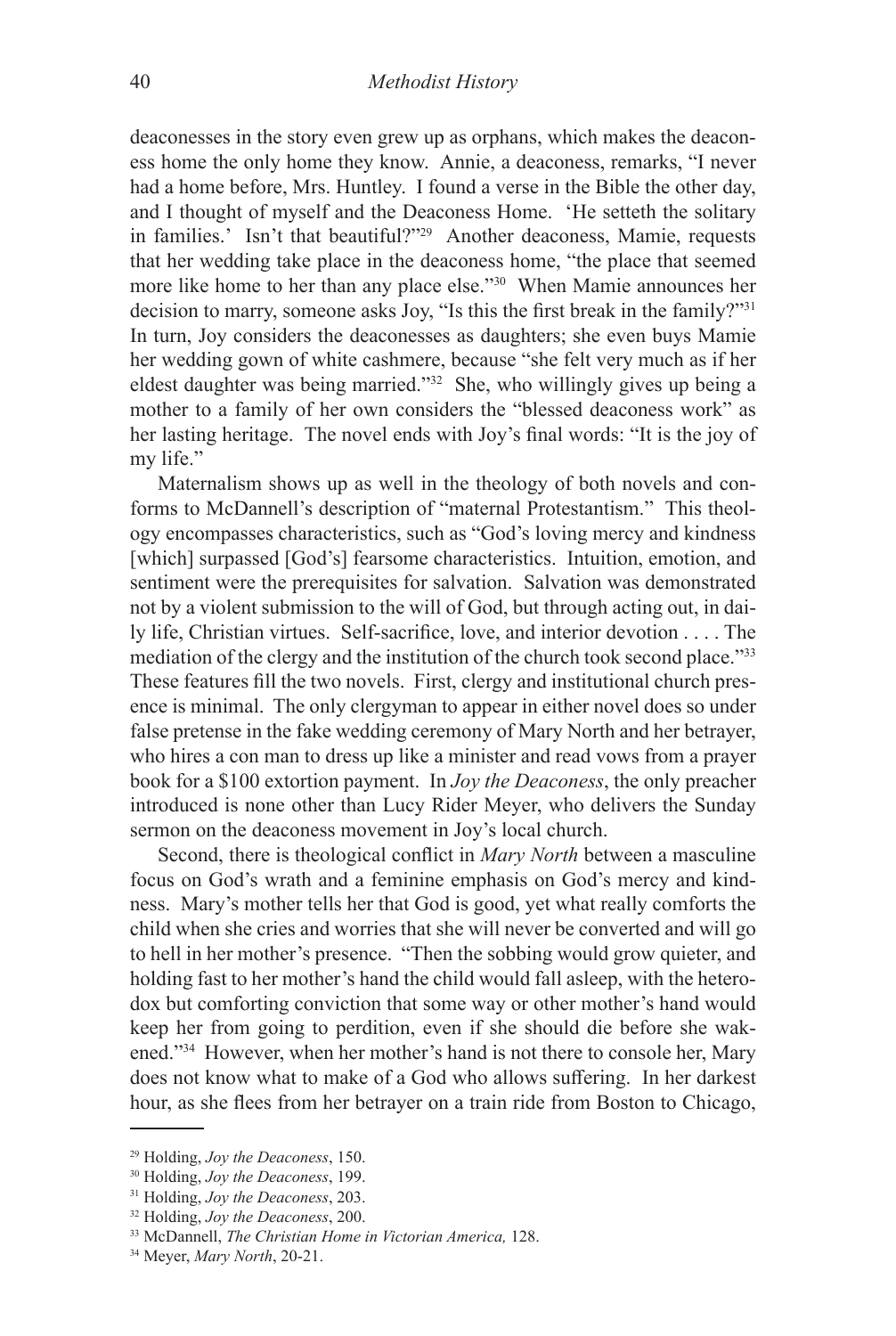## she engages in a lengthy internal debate about her perception of God.

It was a hideous blunder—a sin too great to be forgiven. Yes, a sin—she would not spare herself . . . . She saw only the mistake, the sin. It loomed up enormous, colossal, through the distorting mists of her shame and sorrow. Earth was ashes before her, and Heaven was brass above her. She had always prayed before—prayed about everything. Now, the thought of God was an added agony.

If she had been a man and not a girl, a girl, too, into the very fiber of whose life had been woven the profound belief that God is good—if she had been a man and ten years older, she would have fiercely arraigned God for bringing this trouble upon her. She would have told Him to His face that He had been a poor guide, a false father to her. She would have asked Him how, even if she had done wrong in not speaking, He could permit the one little error of an ignorant girl to bring upon her such awful, eternal ruin! She would have demanded to know where His promised love and care were, that He had let her blindly fall into this lowest hell . . . . God was angry with her, but righteously so. The fault was all her own—she would not now commit the supreme sacrilege of trying to throw the responsibility of it off on Him. No, suffer as she might, God was good. Mother said that with her dying breath .... She clung desperately to her childhood traditions and prayed in an agony to be delivered from this last temptation.<sup>35</sup>

On the one hand, Mary views her situation as a man would and blames God for "the mistake." She recognizes that one could argue, especially if one were a man, that God is "a poor guide, a false father," that God is responsible for "bringing this trouble upon her," that God is "angry with her" and withholds "promised love and care" and allows her "blindly [to] fall into this lowest hell." On the other hand, given her age, gender, and religious upbringing, she blocks out those thoughts about a God who masochistically delights in her downfall, and she blames herself instead. "Yes, a sin—she would not spare herself." Her mother's final words, "God is good," becomes her mantra, but she turns it on herself with this implication—if God is good, then I am not.

This theological debate over God's nature returns to the fore as Mary recovers in the deaconess home. Once again, the view of God as good, loving, and kind triumphs in the end and comforts Mary as it did when, as a child, she held onto her mother's hand. However, she must shed the view of God as wrathful and punitive in order to be healed physically and spiritually. It is the mother love of Sister Elizabeth that sparks the transformation. She tells Mary a story of a lost lamb who runs away, but the father, "who knew every lamb by name," searches for it, rescues it, and brings it back home. The father, like a loving parent, does not punish the lamb but "gathered the little crying creature tenderly up in his arms and carried it home." Then Sister Elizabeth, with maternal care, calls Mary her "little lost lamb" and promises to bring her home. Meyer, as the narrator, comments that Mary does not come around primarily because of argument or assertion; rather, she responds to the maternal love of "this pure beautiful woman who knew all the dreadful things of her past, did not loathe her, did not shrink from her, but

<sup>35</sup> Meyer, *Mary North*, 131.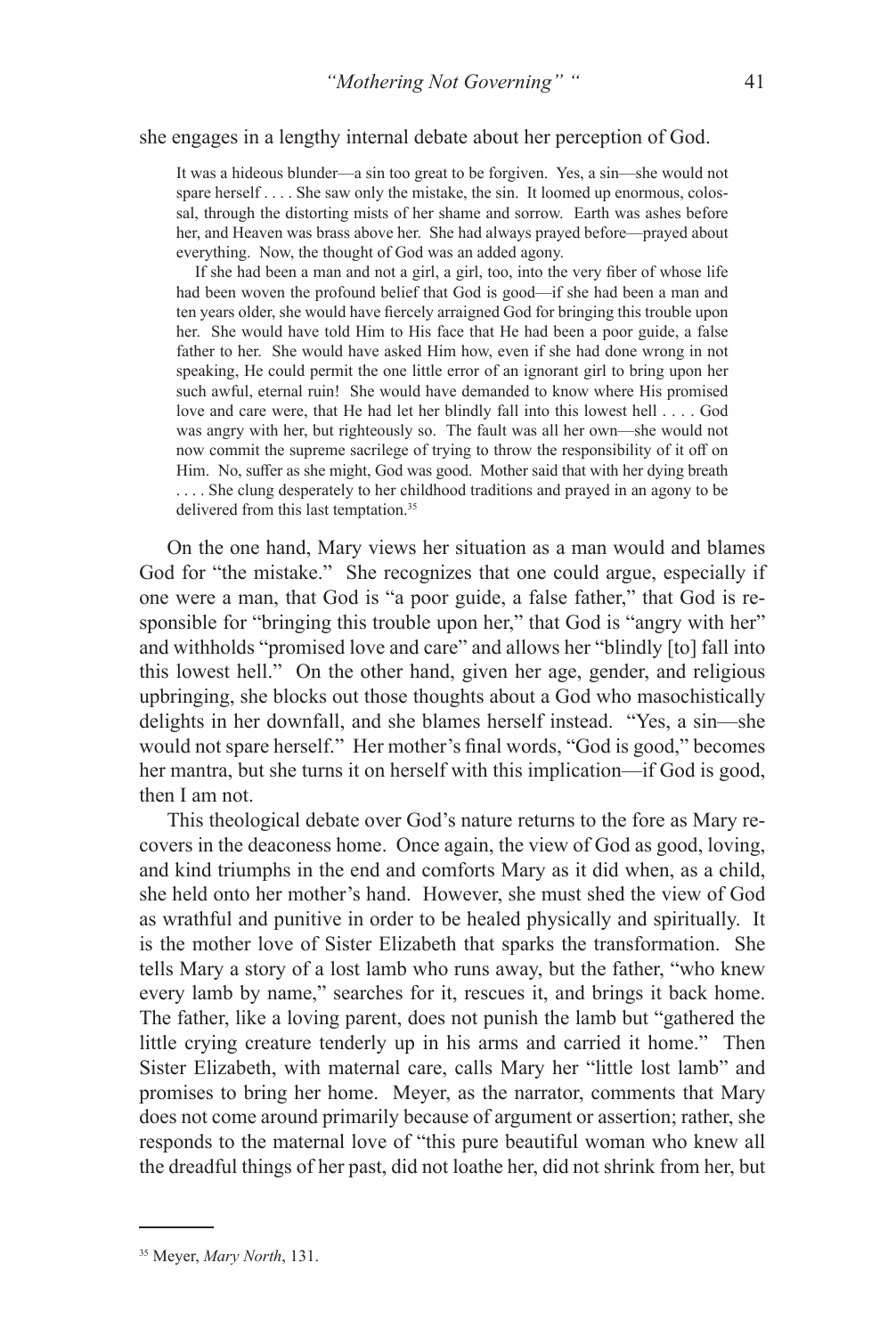## 42 *Methodist History*

actually loved and trusted her."36 It is Sister Elizabeth who helps Mary theologically to see herself not as sinner but as the sinned against, to view God not as one who brings wrath and enmity but as one who forgives and nurtures. Consistent with maternal Protestantism, as narrated by McDannell, Sister Elizabeth, not a clergymen, acts as a theological interpreter for Mary.

Thus, by constructing their religious work as maternalism, leaders in the WHMS and the deaconess movement maintained rather than dismantled separate spheres for men and women, for clergymen and deaconesses. Historian Ann Taves offers this succinct summary of separate spheres: "The standard rendition depicts the ideology of separate spheres as a dichotomized view of male and female nature and function wherein men, economics, and politics were associated with the public spheres and women, children, religion, and morality with the private sphere."<sup>37</sup> WHMS women operated in the domestic sphere with the uplift of poor women and children and the creation of pious and orderly homes, and deaconesses, in conformity to their consecration vow, were to "minister to the poor, visit the sick, pray with the dying, care for the orphan, seek the wandering, comfort the sorrowing, save the sinning."<sup>38</sup> Methodist clergymen applauded this delineation. In an annual report given at the 1900 WHMS's annual meeting, the Rev. Dr. A. H. Ames, Superintendent of the Lucy Webb Hayes National Training-School for deaconesses in Washington, D.C., made the following statement demarcating deaconess work from that of the preachers, "Preachers and deaconesses represent the two ministries of the Christian Church: the ministry of the Word and the ministry of work; the expounding and enforcing the message which God has ordained for the quickening and perfecting of souls, and the making that Word real in the removal or mitigation of sorrow, poverty, and pain."39 The purpose of deaconess training, Ames continued, was to preserve these separate spheres. "The education of a deaconess must be conformed to our idea of the proper scope and sphere of her mission. True education is that which fits one best for the duties which are to be performed."<sup>40</sup>

Several years later, a Methodist district superintendent criticized Iva Durham Vennard, a Methodist deaconess and founder of a deaconess training school in St. Louis, for hiring deaconesses (i.e., women) to teach courses

<sup>36</sup> Meyer, *Mary North*, 280.

<sup>&</sup>lt;sup>37</sup> Ann Taves, "Women and Gender in American Religion(s)," Religious Studies Review 18 (October, 1992): 263.

<sup>38</sup> Meyer, *Deaconesses*, 232.

<sup>39</sup> A. H. Ames, "Lucy Webb Hayes National Training-School," *Nineteenth Annual Report of the General Board of Managers of the Woman's Home Missionary Society of the Methodist Episcopal Church, For the Year 1899-1900* (Cincinnati: Western Methodist Book Concern Press, 1900), 137.The Woman's Board of Home Missions of the MEC, South, anticipated this argument and included a statement in their annual meeting minutes entitled, "What A Deaconess Is, And What She Is Not." The first line under the category, "What A Deaconess Is Not," reads, "1. She is not a preacher" (Mary Helm, "What A Deaconess Is, And What She Is Not," *Fourth Annual Meeting of the Woman's Board of Home Missions, M. E. Church, South, Held in Centenary Church, Richmond, Virginia, April 18-23, 1902* [Nashville: Publishing House of the Methodist Episcopal Church, South, 1902], 119).

<sup>40.</sup> Ames, "Lucy Webb Hayes National Training-School," 137.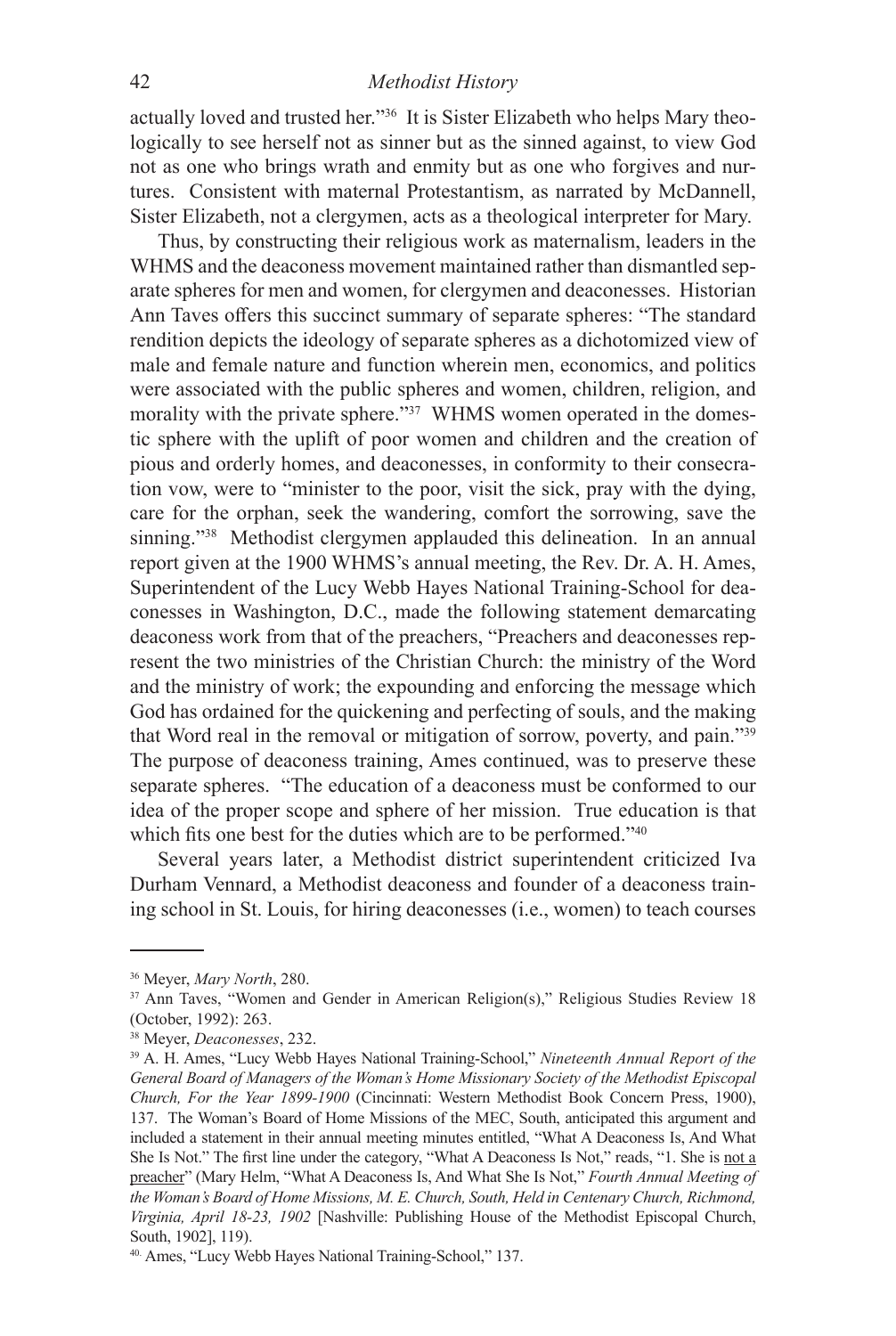in Bible and Theology. Like Superintendent Ames, he clarified the separation between deaconesses (women) and preachers (men):

Methodist preachers do not want deaconesses who study theology. We can attend to that ourselves. We want women as helpers who will work with the children, care for the sick, and visit the poor. If our deaconesses are trained in theology they will become critical of the preachers, and that will be the end of the deaconess movement.<sup>41</sup>

He then led a coup supported by leading laymen and clergymen to oust Vennard as principal and installed clergymen to teach at the school instead of the female faculty. That's one understanding of separate spheres.

Separate spheres can also be defined in a more literal sense as a physical space apart from men which women claim and develop as their own. This understanding of separate spheres has gained traction with contemporary historians. For instance, historian Estelle Freedman argues that the separate female sphere, what she calls "female institution building," proved beneficial because it promoted the development of women's political and social power during the Progressive Era. Female institution building "helped mobilize women and gained political leverage in the larger society" while at the same time, it maintained "the positive attraction of the female world of close, personal relationships and domestic institutional structures."42 Rosemary Skinner Keller applies Freedman's thesis to women's organizations in the MEC, like the WHMS and the deaconess movement. She interprets the formation of a separate sphere for women's religious activities as an essential step to women's developing a powerful organization of their own, training themselves for broader positions of leadership, and strengthening sisterhood among church women.43 Her one disclaimer about the complex legacy of separate spheres can be easily lost in her enthusiastic assessment of separate spheres for MEC women. She traces animatedly a direct connection from the "female institution building" of these women's organizations to "a movement which one day would enable women and men together to eliminate a separate sphere for women in church and society."<sup>44</sup>

In another article, Keller delves specifically into Lucy Rider Meyer's maternalism, what Keller calls "motherly leadership," and presents it as a "style of soft feminism, an effort to extend the home into the public sphere." By slowly and watchfully introducing young women from rural areas to

<sup>41.</sup> Ames, "Lucy Webb Hayes National Training-School," 145.

<sup>42</sup> Estelle Freedman, "Separatism As Strategy: Female Institution Building and American Feminism, 1870-1930," *Feminist Studies* 5 (1979): 513, 517.

<sup>43</sup> Rosemary Skinner Keller, "Creating A Sphere For Women," in *Women In New Worlds*, eds. Hilah F. Thomas and Rosemary Skinner Keller (Nashville: Abingdon, 1981), 247.

<sup>44</sup> Keller, "Creating a Sphere for Women," 260. Curiously Keller omits any reference in her article to Jane Bancroft Robinson who, in fact, utilized this separatist strategy. Instead she focuses on Meyer, who vociferously rejected this strategy. About the deaconess movement in particular, Keller argues similarly that it opened up a "new public 'sphere'" . . . with "greater autonomy and independence of action in the church and society than was previously possible" (Rosemary Skinner Keller, "The Deaconess: 'New Woman' of Late Nineteenth-Century Methodism," *Explor* 5 [1979]: 40).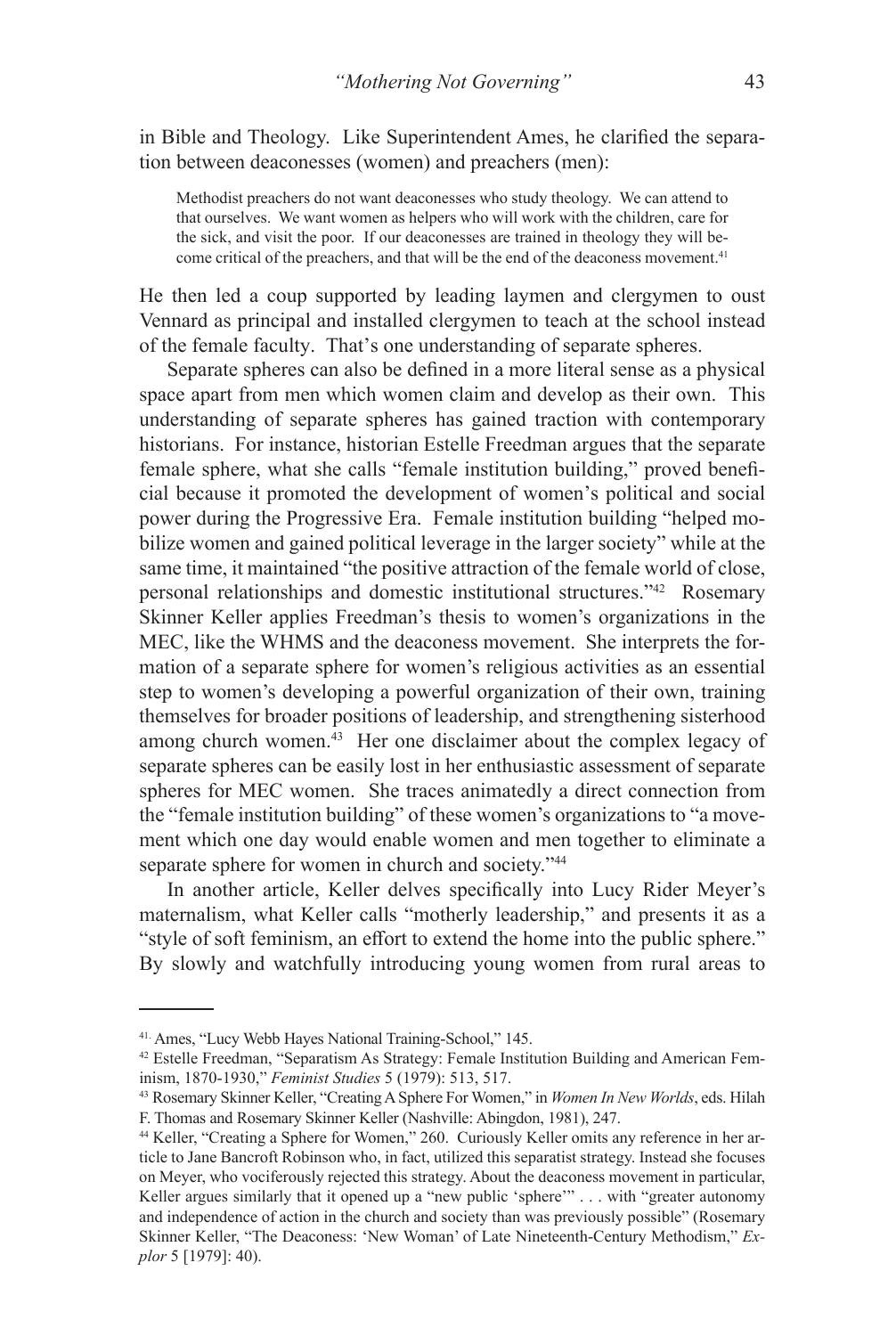the wiles of the big city, providing protection and maternal care along the way, deaconess leaders "gently moved them [deaconesses] into leadership and control of their own public organizations and private lives." With such rhetoric, Keller spins "motherly leadership" into an expansive strategy. She writes,

If Lucy Rider Meyer's motherly care of the deaconess family may seem conservative and protective to readers a century later, her motivation was to liberate young women of the late nineteenth century. The 'new woman of Protestantism,' the single woman who could have a life and a vocation of her own, was created through the leadership and community building of Lucy Rider Meyer and the deaconess family of the Chicago Training School.45

Keller, looking back a century later, finds expansion for women's roles from a maternalistic ideology and its concomitant preservation of separate spheres, yet a prominent proto-feminist literary humorist and reformer of the day, Marietta Holley, does not. Holley's writings under the pen name, Josiah Allen's wife, became a "household word" in American popular culture for half a century, from 1870-1920.46 An article in *The New York Times* claims that "she was as widely read as Mark Twain and even achieved a considerable audience in foreign countries."47 Holley takes on with acerbic wit the prominent issues of her day, like temperance, race, and Mormonism, to name a few, but she focuses particularly on "wimmen's rites," as she calls them in her colloquial language.Over the span of 40 years and 20 published books, she advocates for women's suffrage, "equal pay for equal labor, a mother's equal right to her children, and the right to speak out in public without being considered 'unwomanly,'" and inclusive language.48 Especially relevant for this study, she also fights for, according to a biographer, "adjustments in the separate spheres ideology" in order that women be liberated for participation in the public sphere.49

To that end, Holley threads through many of her books a critique of organized religion's restriction of women to a sphere separate of duties. In *Samantha Among the Brethren*, published in 1892, she turns the spotlight on the issue. This book, into which a biographer of Holley claims she pours her "angry response," arises from a particular event relating to "wimmen's rites," in the MEC.50 In 1888, by a long-winded discussion and vote at General Conference, women duly elected by their annual conference were

<sup>45</sup> Rosemary Skinner Keller, "Leadership and Community Building in Protestant Women's Organizations," *Union Seminary Quarterly Review*, 57.3-4 (2003): 47.<br><sup>46</sup> Patricia Williams, "The Crackerbox Philosopher as Feminist: The Novels of Marietta Holley,"

*American Humor: An Interdisciplinary Newsletter* 7.1 (Spring, 1980): 16.

<sup>47</sup> Rudolph Ojensness, "Centenary of Samantha," *The New York Times* (July 19, 1936); quoted in Phyllis Tholin, "Samantha and Her Sisters: Images of Women in the Writings of Marietta Holley," in *Rethinking Methodist History: A Bicentennial Historical Consultation*, eds. Russell E. Richey and Kenneth E. Rowe (Nashville: Kingswood Books, 1985), 204.

<sup>48</sup> Jane Curry, *Marietta Holley* (New York: Twayne Publishers, 1996), 21.

<sup>49</sup> Curry, *Marietta Holley*, ix.

<sup>50</sup> Kate H. Winter, *Marietta Holley: Life with "Josiah Allen's Wife"* (Syracuse: Syracuse UP, 1984), 110.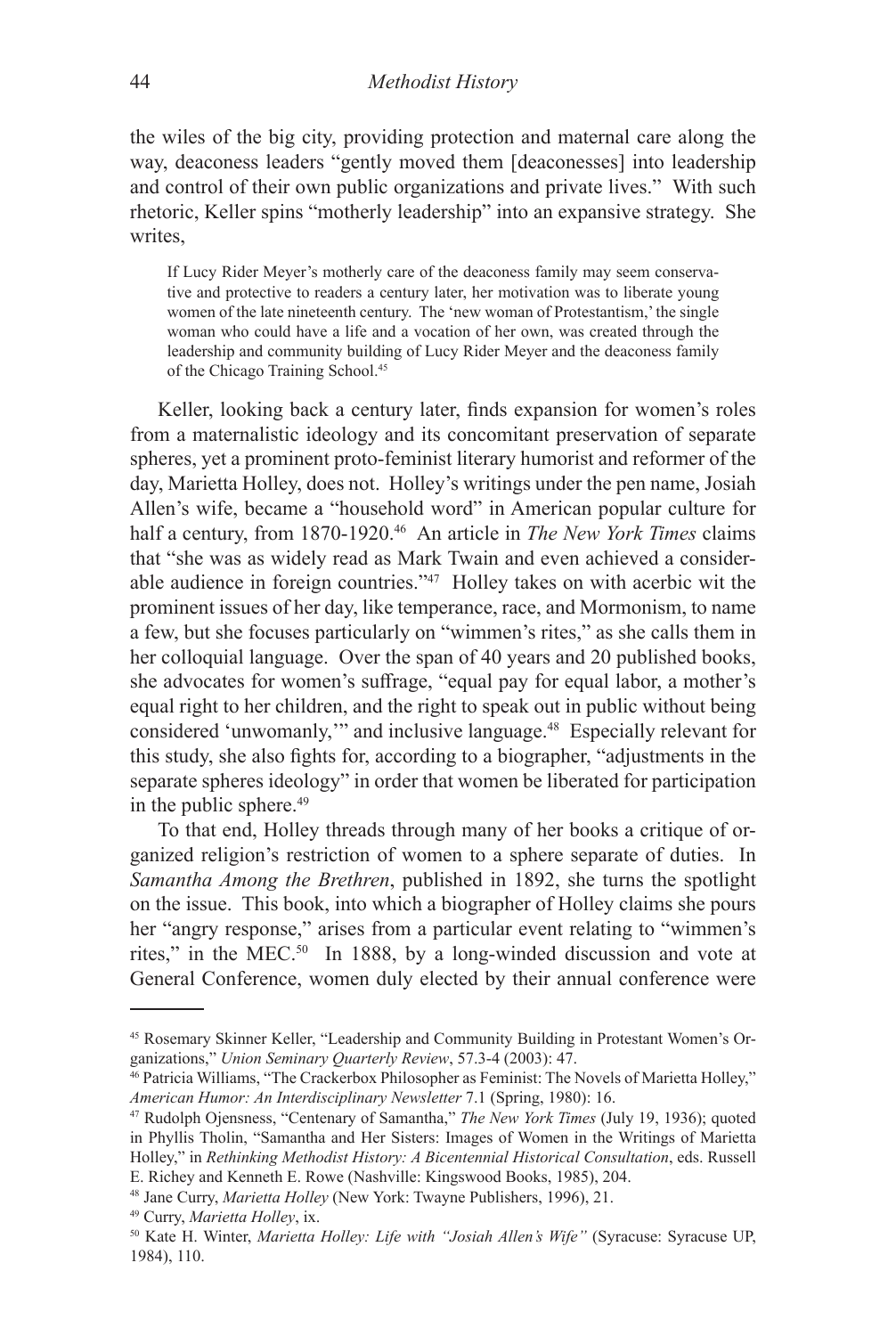not admitted as delegates. Holley, a member of the MEC, takes on, through her beloved character, Josiah Allen's wife, this decision.

To begin with, in the book's preface, Holley analyzes the semantic debate concerning the word, laymen. What exactly does it mean and whom does it include? Josiah Allen, the hapless husband, explains that the word, laymen, does not always include women; only sometimes it does. He likens it to the way the Declaration of Independence uses the word, "man" or "men." To put it in Josiah's language: "Now that word 'men,' in that Declaration, means men some of the time, and some of the time men and wimmen both. It means both sexes when it relates to punishment, taxin' property, obeyin' the laws strictly, etc., etc., and they it goes right on the very next minute and means men only, as to wit, namely, voting, takin' charge of public matters, makin' laws, etc."51

Later in the book, the General Conference vote to create the office of deaconess comes under Holley's scrutiny. In this scene, as is generally the case in her novels, the women are busy actually getting things done. "Wall, we wuz all engaged in the very heat of the warfare, as you may say, a-scrubbin' the floors, and a-scourin' the benches by the door of the old meetin' house, and a-blackin' the 2 stoves that stood jest inside of the door. We wuz workin' jest as hard as wimmen ever worked . . . ." Here they are cleaning the church when Josiah and several other male deacons barge in to announce that women, specifically unmarried women, can be deacons. The men believe without hesitation that this news will please the women. Josiah Allen's wife puts her characteristically witty spin on it. "Josiah wanted me to know immegietly that I, too, could have had the privilege if I had been a more single woman, of becomin' a deaconess, and have had the chance of workin' all my hull life for the meetin' house, with a man to direct my movements and take charge on me, and tell me what to do, from day to day and from hour to hour."52 In other words, what's good about this news?

A woman in the crowd, Miss Sypher, pursues the matter and asks if she, like the male deacons, can pass around the bread and wine during communion and the offering plate during the service. The answer—no! "[T]hese hard and arjuous dutys belong to the male deaconship. That is their own one pertickiler work, that wimmen can't infringe upon. Their hull strength is spent in these duties, wimmen deacons have other fields of labor, such as relievin' the wants of the sick and suffering', sittin' up nights with small-pox patients, takin' care of the sufferin' poor, etc., etc." She does not take no for an answer. "But," sez Miss Sypher, "wouldn't it be real sweet, Deacon, if you and I could work together as deacons and tend the sick, relieve the sufferers—work for the good of the church together—go about doin' good?" The answer—again, no! That is "wimmen's work," he tells her. And then he speaks the phrase that explains all, "**We will let it go on in the same old** 

<sup>51</sup> Marietta Holley (Josiah Allen's wife), *Samantha Among the Brethren* (New York: Funk & Wagnalls, 1892), 256.

<sup>52</sup> Holley, *Samantha Among the Brethren*, 263-264.